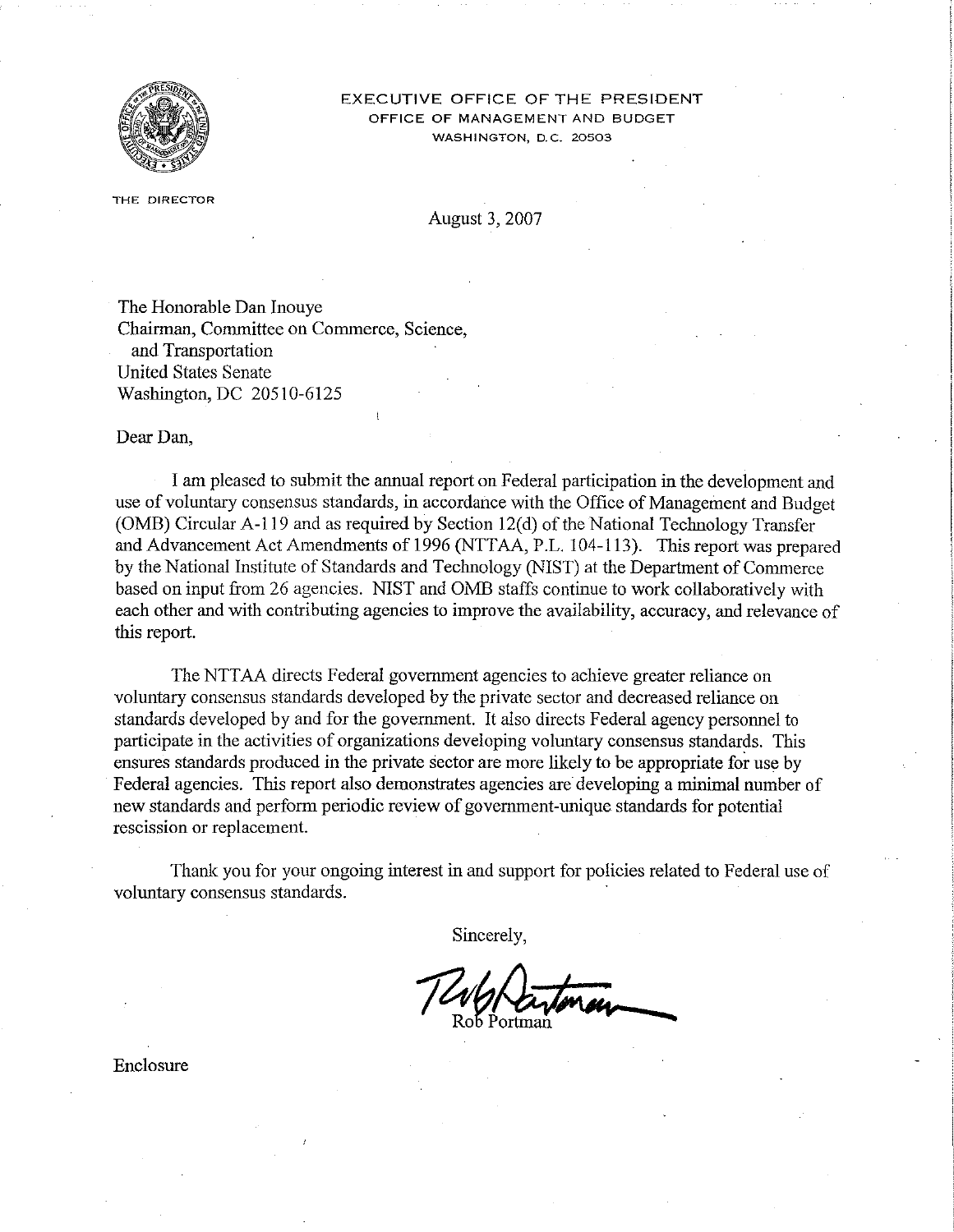# **NISTIR 7413**

# **Tenth Annual Report on Federal Agency Use** of Voluntary **Consensus Standards and Conformity Assessment**

# Mary F. Donaldson

*Standards Coordination and Conformity Group Standards Services Division Technology Services* 

Michael B. Moore *Standards Coordination and Conformity Group Standards Services Division Technology Services* 



**National Institute of Standards and Technology**  Technology Administration, U.S. Deportment of Commerce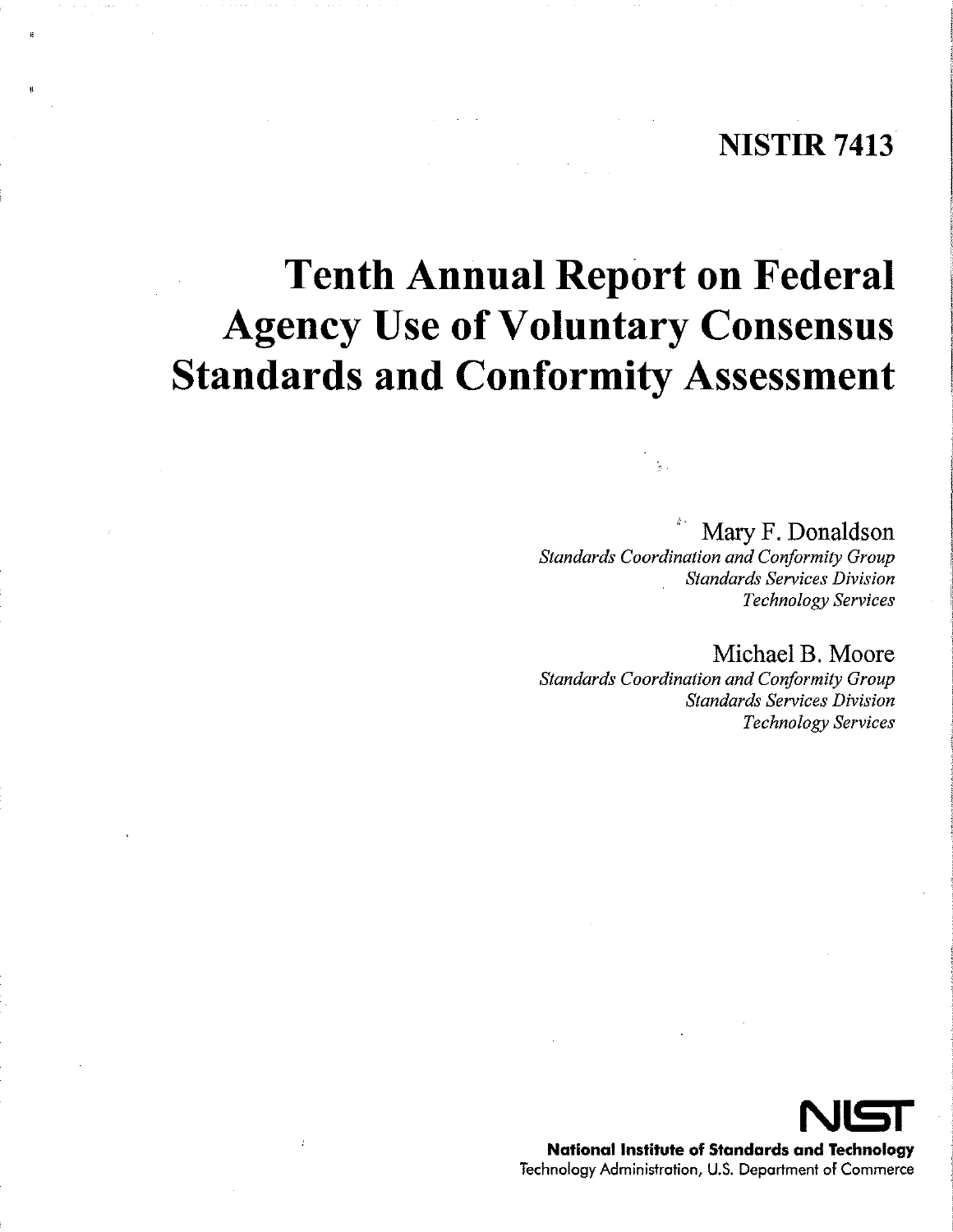# **NISTIR 7413**

# **Tenth Annual Report on Federal Agency Use** of Voluntary **Consensus Standards and Conformity Assessment**

Mary F. Donaldson *Standards Coordination and Conformity Group Standards Services Division Technology Services* 

Michael B. Moore *Standards Coordination and Conformity Group Standards Services Division Technology Services* 

APRIL 2007



U.S. **DEPARTMENT OF COMMERCE**  *Carlos M Gutierrez, Secretary*  **TECHNOLOGY ADMINISTRATION**  *Robert* C. *Cresanti, Under Secretary ofCommerce for Technology*  **NATIONAL INSTITUTE OF STANDARDS AND TECHNOLOGY**  *William A. Jeffrey, Director*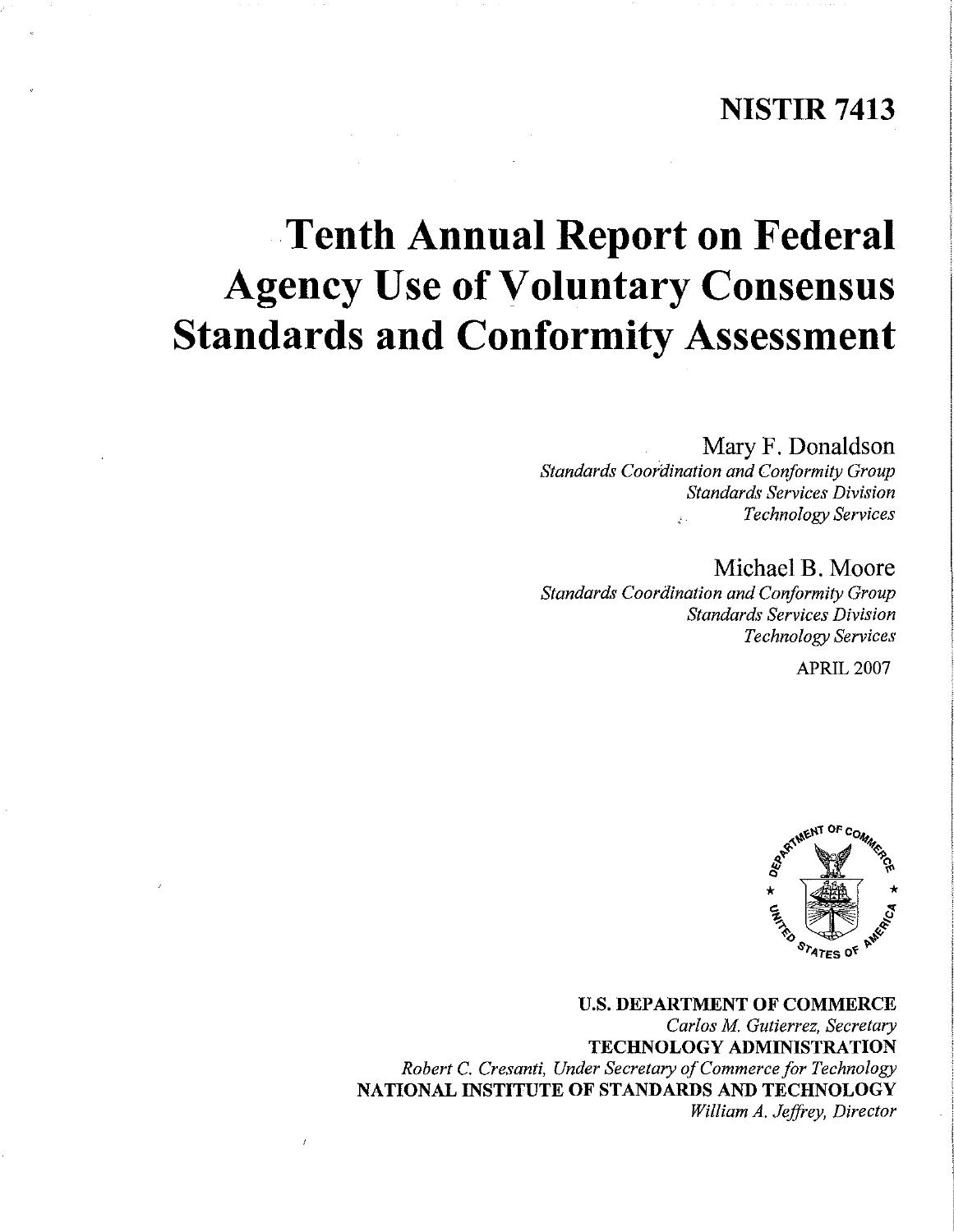# Table of Contents

| 3.1 - Government-Unique Standards Used in Lieu of Voluntary Consensus Standards4                                                                   |  |
|----------------------------------------------------------------------------------------------------------------------------------------------------|--|
|                                                                                                                                                    |  |
| 3.3 - Current Agency Reporting on Voluntary Consensus Standards Substituted for                                                                    |  |
|                                                                                                                                                    |  |
|                                                                                                                                                    |  |
|                                                                                                                                                    |  |
|                                                                                                                                                    |  |
|                                                                                                                                                    |  |
|                                                                                                                                                    |  |
|                                                                                                                                                    |  |
|                                                                                                                                                    |  |
| Appendix B -- FY 2006 Federal Agency Information on Participation/Adoption Of<br>Voluntary Standards Activities Required by OMB Circular A-119  13 |  |
|                                                                                                                                                    |  |
| Appendix C -- FY 2006 Government-Unique Standards used in lieu of Voluntary                                                                        |  |
|                                                                                                                                                    |  |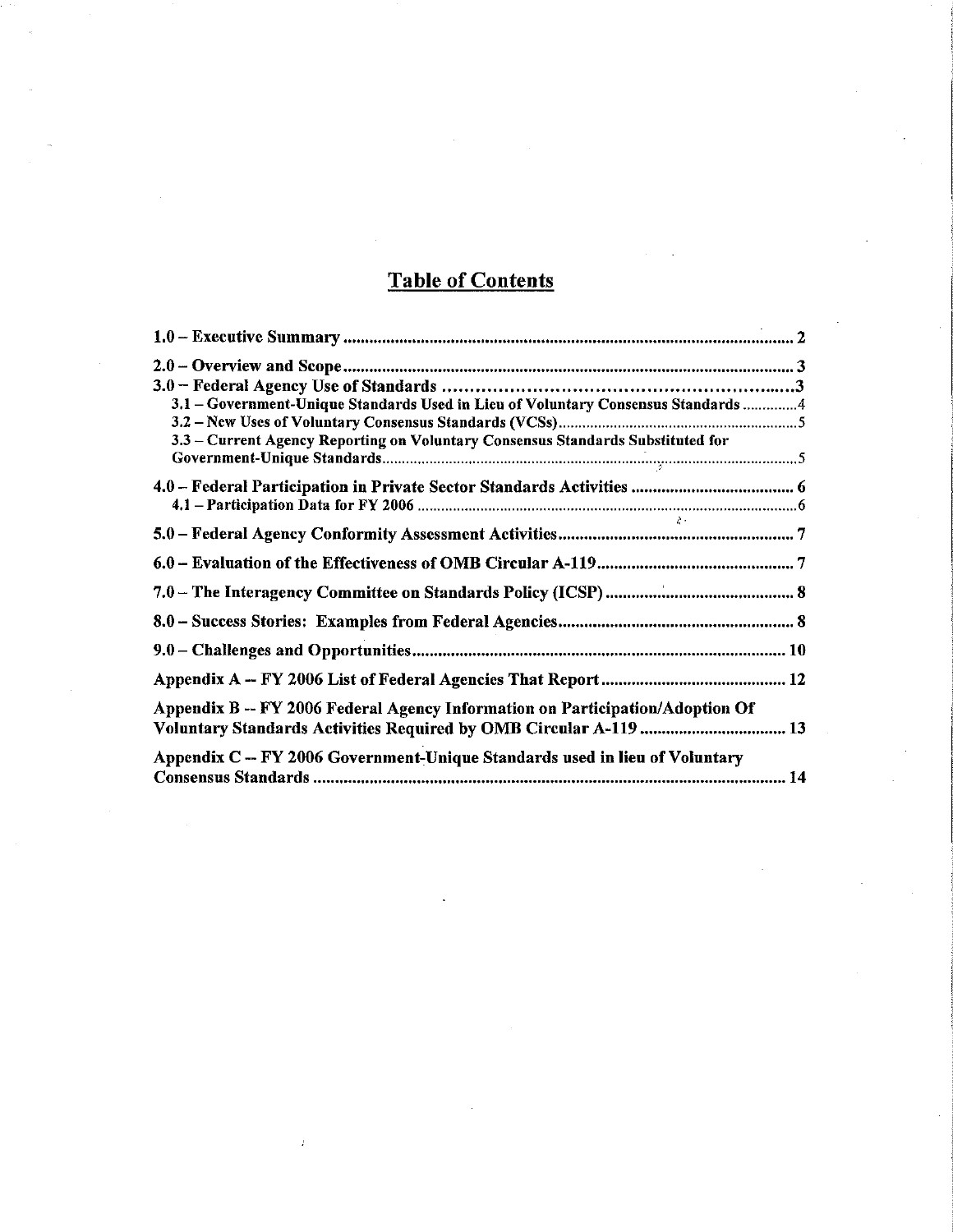#### **1.0 - Executive Summary**

The U.S. Department of Commerce presents this summary report for the Office of Management and Budget (OMB) in compliance with OMB Circular A-119 and Public Law 104-113, the National Technology Transfer and Advancement Act (NTTAA). As required by Section 9 of the Circular, this report, prepared by the National Institute of Standards and Technology (NIST), describes activities related to the use of voluntary consensus standards (VCSs) by 27 federal agencies during fiscal year (FY) 2006.

Federal agencies have made tremendous progress in increasing their reliance on voluntary consensus standards in regulation and procurement. NIST, through its Standards Incorporated by Reference database, independently tracks government uses of private-sector standards<sup>1</sup> in regulation and procurement. As of the date of this report, NIST has identified more than 20,000 citations of standards incorporated by reference in procurement and regulatory documents. This online interactive database illustrates the existing broad use of voluntary standards throughout the U.S. Government.

For FY 2006, federal agencies reported 591 *new uses* ofVCSs. About 22 percent or 132 of these were substitutions for government-unique standards. Federal agencies promulgated only five new government-unique standards in lieu of VCSs during FY 2006, bringing the total number of government-unique standards used in lieu of VCSs reported since 1997 to 73. The continued adoption of significant numbers of VCSs and the low rate of adoption of new government-unique standards in lieu of VCSs illustrates the success that the NTTAA has had in encouraging agencies to first look to voluntary consensus standards to meet their needs rather than to develop government-unique standards.

Agencies reported 4,075 personnel participating in a total of 413 standards-developing organizations. The number of agency staff reported to be participating in standards activities is at an all time high, exceeding the previous high, in 2005, by 121. A number of agencies appear to be doing a more thorough job in tracking and reporting staff involvement, although there may be opportunities for additional improvement in this area. Continuous agency support is essential because these representatives work to ensure that voluntary standards adequately meet the needs of federal agencies by communicating these needs directly to standards development committees, thereby fulfilling the intent of the NTTAA.

Reports for FY 2006 show that agencies and affected stakeholders continue to realize benefits from federal participation in the development and adoption of VCSs to support agency missions. These adoptions result in cost savings to agencies, businesses, and ultimately the taxpayer through increased transactional efficiencies, reduced administrative burdens, reduced injuries and deaths, and lower costs of products and services.

<sup>&</sup>lt;sup>1</sup> Throughout this report, the term *private-sector standard* is used interchangeably with *voluntary consensus standard (VCS).*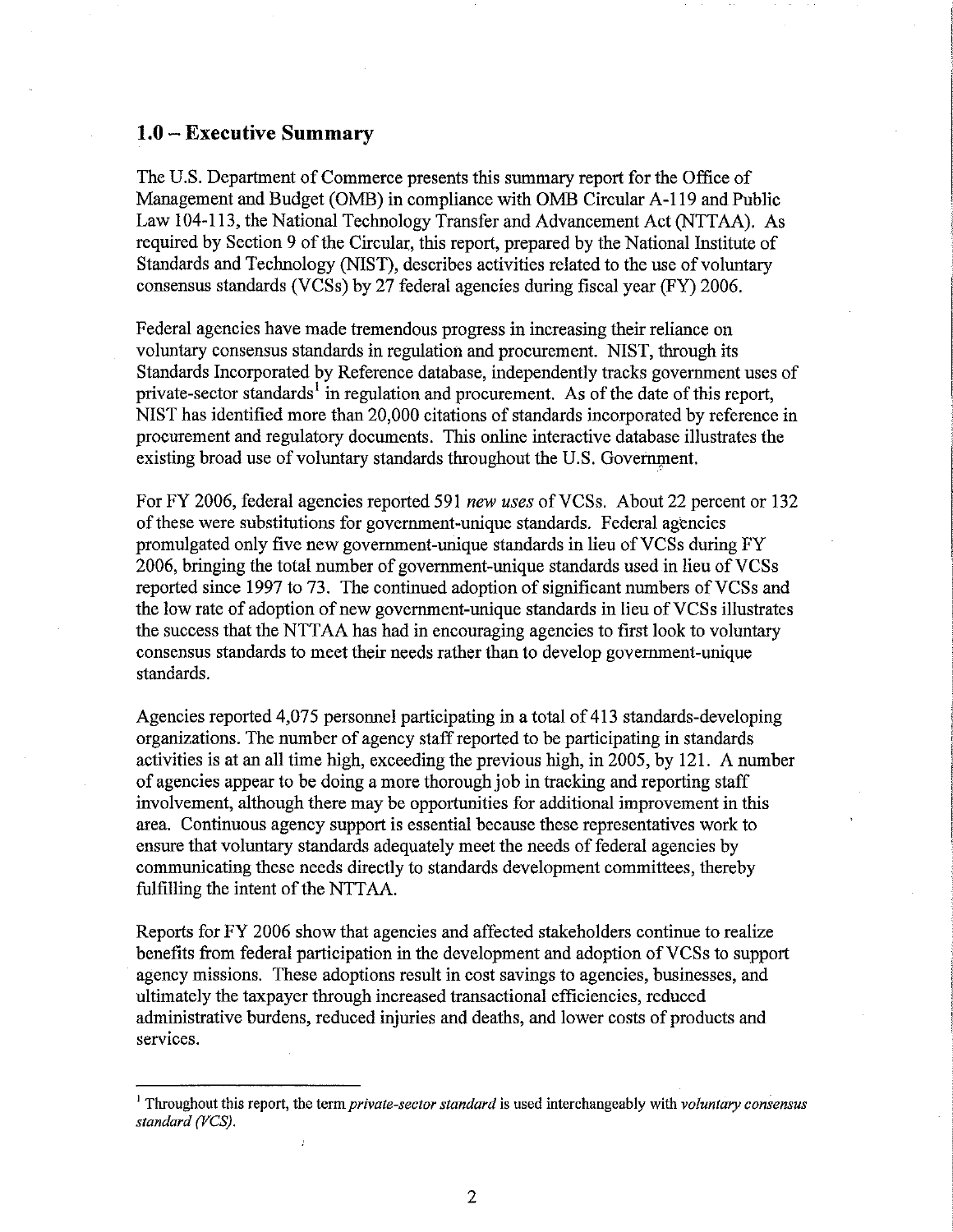During FY 2006 numerous agencies reported measurable benefits. These include over \$1.5 million in annual savings and 25,000 pages of regulations avoided by the Coast Guard through adoption of private-sector standards; reductions in over 13 million pounds of hazardous materials, 3 million pounds of non-hazardous materials, and 600,000 megawatts of energy over a five-year period reported by the Enviromnental Protection Agency through the consensus development of the *Electronic Products Environmental Assessment Tool;* a 90 percent reduction in baby walker injuries reported by the Consumer Product Safety Commission as a result of the widespread use of a privatesector standard specifying stair-fall requirements for baby walkers; and savings of hundreds of thousands of dollars in the inspection and testing of fire protection systems since the 1990s when the Department of Energy adopted private-sector standards addressing this area. These examples illustrate the various ways in which the adoption and use of voluntary consensus standards benefit the United States.

#### **2.0 - Overview and Scope**

In close consultation with OMB, NIST formulates this report based on inputs submitted to NIST by federal agencies in fulfillment of the requirements of OMB Circular A-119 and the reporting requirements of Section 12 of the NTTAA. It describes federal agency activities related to the use of private-sector standards in regulation, procurement and conformity assessment during FY 2006. A list of reporting agencies may be found in Appendix A.

#### **3.0 - Federal Agency Use of Standards**

The OMB Circular requires that federal agencies use<sup>2</sup> voluntary consensus standards in lieu of govermnent-unique standards in their regulatory and procurement activities. However, a federal agency is given the discretion to decide whether to use existing voluntary consensus standards if the agency determines that use of such standards would either be inconsistent with applicable laws or otherwise impractical.<sup>3</sup> The Circular also directs agencies to establish a process for a continuing review of their use of standards for purposes of updating such use, including substitution of private-sector standards for govermnent-unique standards wherever possible.

**<sup>2</sup> According to Section 6** of the **OMB Circular, "Use" means the incorporation of a standard in whole, in**  part, or by reference for procurement purposes, and the inclusion of a standard in whole, in part, or by reference in regulation(s).

<sup>&</sup>lt;sup>3</sup> "Impractical" includes circumstances in which such use would fail to serve the agency's program needs; **would be infeasible; would be inadequate, ineffectual, inefficient, or inconsistent with agency mission; or**  would impose more burdens, or would be less useful, than the use of another standard.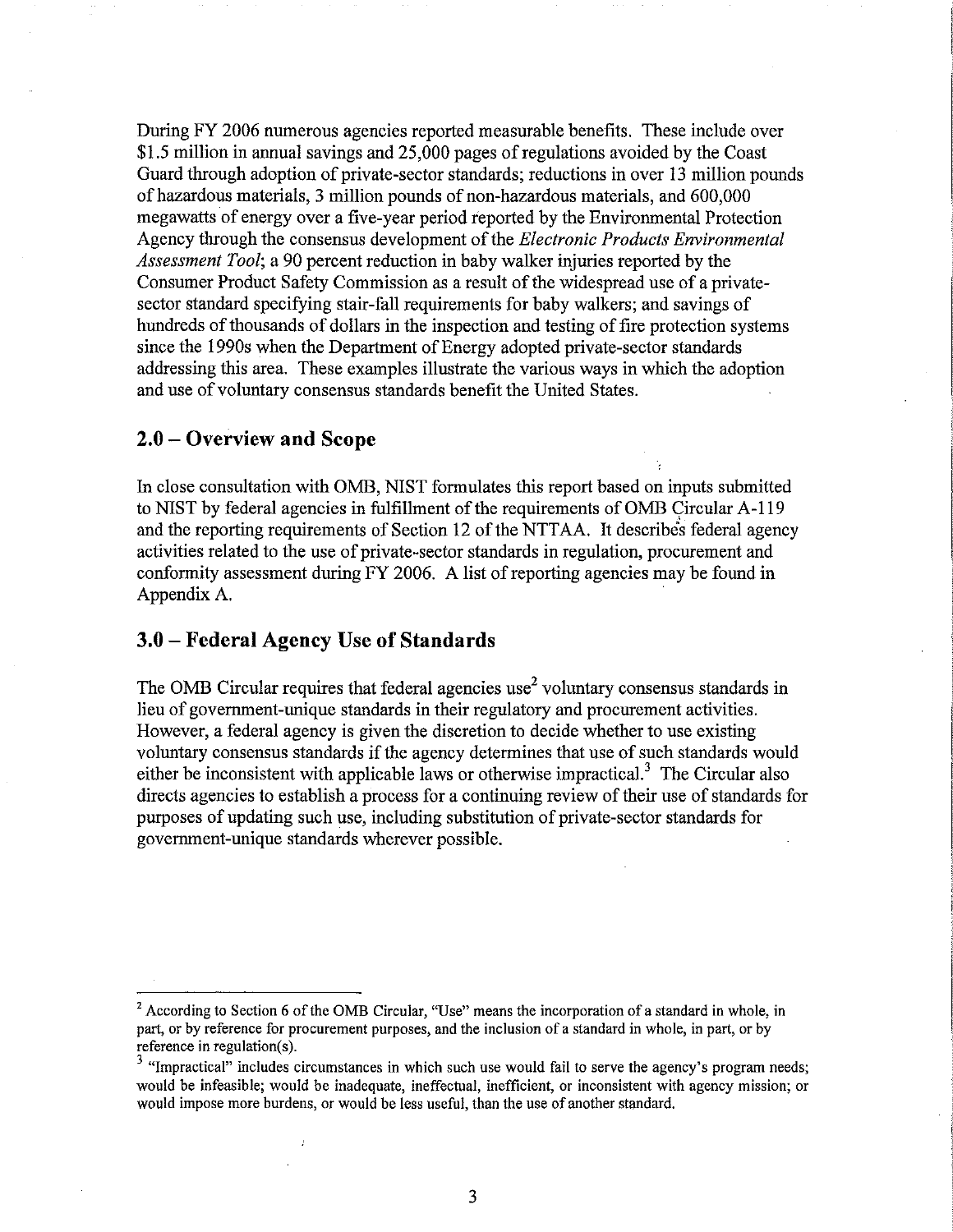## 3.1- Government-Unique Standards Used in Lieu of Voluntary Consensus Standards

The OMB Circular requires that agencies report their use of standards on either a "categorical" or a "transactional" basis. Those agencies that report on a "categorical" basis are not required to list each instance that a government-unique standard (GUS) is used in lieu of a private-sector standard in procurement actions. Such agencies are required to have a system in place to ensure that GUSs are developed only when suitable private-sector standards are not available for use. At present, only the Department of Defense (DoD) and the National Aeronautics and Space Administration (NASA) consistently report on a "categorical" basis. Additionally, in those cases when GUSs are required because private-sector standards do not exist, use of the GUS is not subject to reporting.

Table 3.1 illustrates the cumulative use of GUSs (that is, the total number used, by agency and the U.S. Government as a whole, by year) in lieu of private-sector standards since FY 1997, as well as the number of GUSs introduced and discontinued in each fiscal year. During FY 2006, federal agencies incorporated five new GUSs. <sup>4,5</sup> The Department of the Labor (DOL), the Access Board (ACCESS), and the General Services Administration (GSA) each reported one and the Department of Health and Human Services (HHS) reported two new GUSs.

| Table 3.1 - Government-unique Standards Used in Lieu of Private Sector Standards Statistics |      |   |      |                 |                 |      |      |      |      |      |      |      |
|---------------------------------------------------------------------------------------------|------|---|------|-----------------|-----------------|------|------|------|------|------|------|------|
| Agency <sup>®</sup>                                                                         | 1997 |   | 1998 |                 | 1999            | 2000 | 2001 | 2002 | 2003 | 2004 | 2005 | 2006 |
| <b>USDA</b>                                                                                 |      |   |      |                 |                 |      |      |      |      |      |      |      |
| <b>HHS</b>                                                                                  |      |   |      | 31              | 3               |      |      | 3    |      |      |      |      |
| HUD                                                                                         |      |   |      |                 |                 |      | σ    |      |      |      |      |      |
| DOL.                                                                                        |      |   |      |                 |                 |      |      |      |      |      |      |      |
| DOT                                                                                         |      |   |      | $2\overline{ }$ | 2               |      |      | 3    |      | ŋ    |      |      |
| <b>EPA</b>                                                                                  |      |   |      | 3               | 28              | 29   | 40   | 45   | 50   | 50   | 50   | 50   |
| <b>GSA</b>                                                                                  |      |   |      |                 |                 |      |      |      |      |      |      |      |
| <b>NARA</b>                                                                                 |      |   |      |                 |                 |      |      |      |      |      |      |      |
| <b>CPSC</b>                                                                                 |      |   |      |                 |                 |      |      |      |      |      |      |      |
| <b>GPO</b>                                                                                  |      |   |      |                 |                 |      |      | 4    |      |      |      |      |
| <b>ACCESS</b>                                                                               |      |   |      |                 |                 |      |      |      |      |      |      |      |
| New Uses                                                                                    |      | 4 |      | 4               | 25 <sup>1</sup> | 12   | 12   | ۰,   | -9   |      |      |      |
| Discontinued                                                                                |      |   |      |                 |                 |      |      |      |      |      |      |      |
| Total In Use                                                                                |      | 4 |      | 8               | 33              | 45   | 56   | 63   | 72   | 71   | 68   | 73   |

Listed in Appendix C are the GUSs promulgated by agencies in FY 2006 along with the

<sup>&</sup>lt;sup>4</sup> The Department of the Interior reported four new geographic standards that were developed by the interagency Federal Geographic Data Committee (FGDC); however, these standards are not 'in lieu of existing voluntary standards and therefore are not included in this report. According to OMB Circular A 16, FGDC activities are restricted to "areas of special data standardization not covered by other voluntary standards consensus bodies as defined by OMB Circular A-119."

<sup>&</sup>lt;sup>5</sup> The Government Printing Office reported one new government-unique standard which was not 'in lieu of an existing voluntary standard; therefore it also was not included in this report.

 $6$  See Appendix A for list of agency acronyms.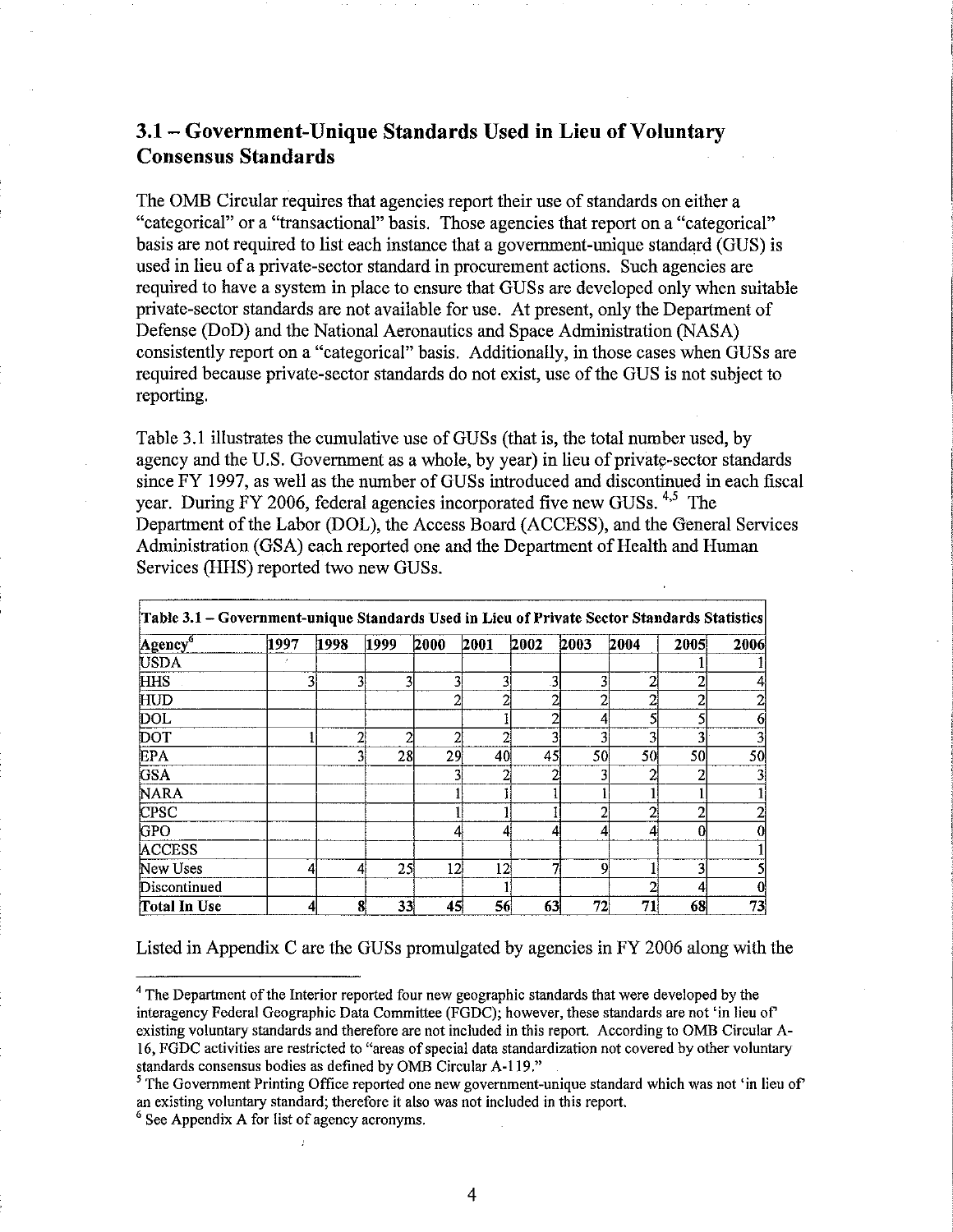justifications for not using the specified relevant voluntary consensus standard. For a complete listing of the government-unique standards used in lieu of voluntary consensus standards and the justifications from FY 1997 through FY 2006 see NISI's Standards website <http://standards.gov>.

## **3.2 - New Uses** of Voluntary **Consensus Standards (VCSs) By Federal Agencies**

For FY 2006, federal agencies reported the adoption of 591 new Voluntary Consensus Standards. This represents about 9 percent of the estimated total number of VCSs in use by the Federal Government. The Federal Communications Commission, Department of Defense and the National Aeronautics and Space Administration account for about 63 percent of the reported new uses.

### **3.3 - Current Agency Reporting on Voluntary Consensus Standards Substituted for Government-Unique Standards .**

Federal agencies also report annually on the number of voluntary consensus standards they have substituted for government-unique standards during the year. Table 3.3 illustrates the substitutions for each year since FY 1997. In FY 2006, federal agencies substituted 132 voluntary consensus standards for  $GUSs<sup>7</sup>$ . After an intense initial effort to substitute many standards, there has been an average of 143 substitutions per year since 2001, fluctuating from 50 to 100 around this mean.



 $7$  Government-unique standards being substituted include the universe of GUSs, i.e. those in use prior to the implementation of NTTAA reporting, those that were not 'in lieu of VCSs', and those which were in lieu of VCSs. NIST began collecting data during reporting for FY 1998. Since 1998, there have been 2,402 reported substitutions ofVCSs for GUSs across agencies. While we do not know the entire universe of GUSs, we know from published sources that DoD (the largest user of GUSs) still uses over 20,000 GUSs counting military, federal and NATO specifications and as ofFY 2006 is using more than 9,200 privatesector standards. 7,400 private-sector standards were adopted by DoD before 1997. Of 9,646 standards incorporated by reference in the Code of Federal Regulations, 1409 - or 15 percent - are GUSs.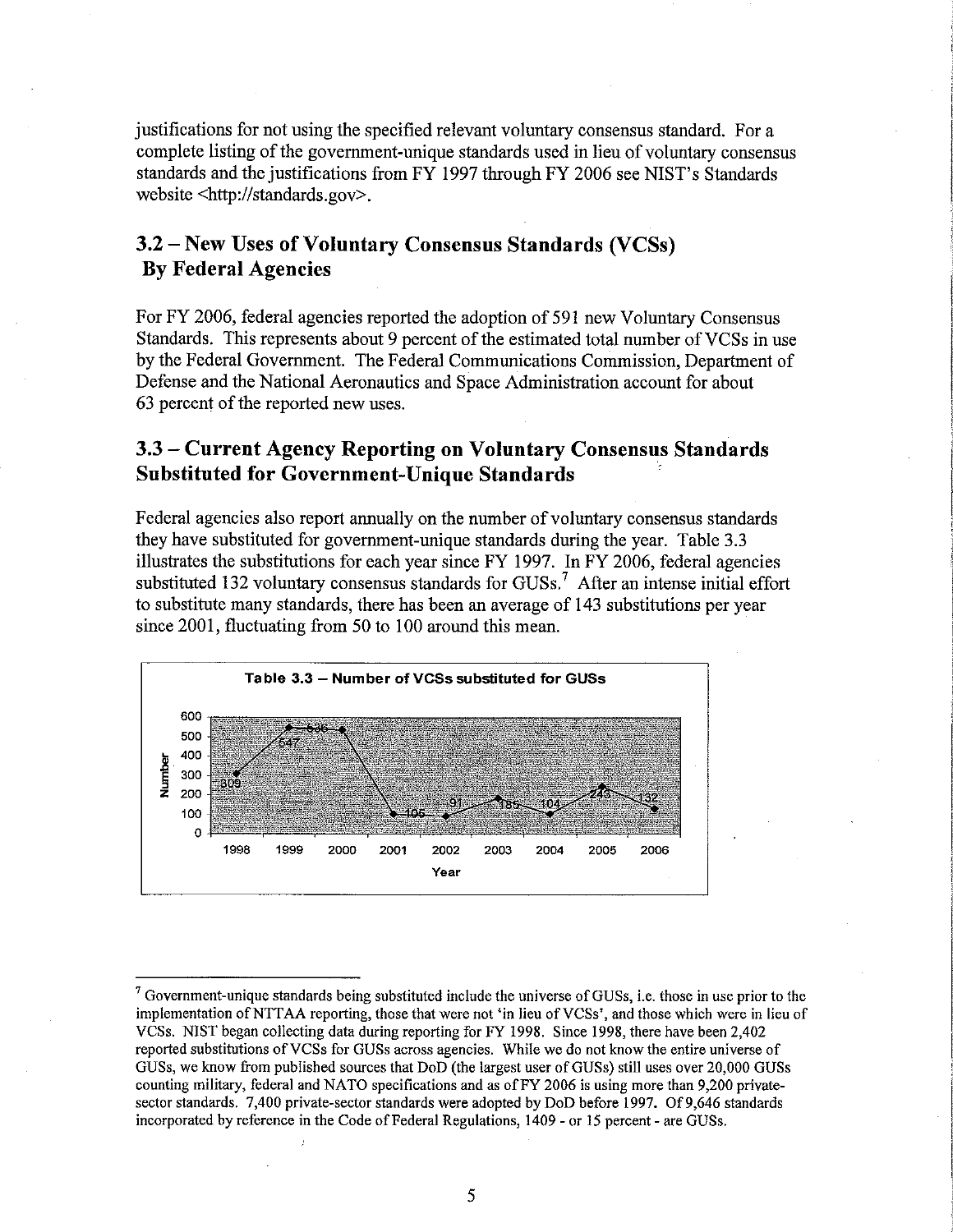#### **4.0 - Federal Participation in Private Sector Standards Activities**

OMB Circular A-119 states that federal agencies "must consult with voluntary consensus standards bodies, both domestic and international, and must participate with such bodies in the development of voluntary consensus standards when consultation and participation is in the public interest and is compatible with their missions, authorities, priorities, and budget resources." The Circular goes on to declare that "agency support provided to a voluntary consensus standards activity must be limited to that which clearly furthers agency and departmental missions, authorities, priorities, and is consistent with budget **resources."** 

#### **4.1 - Participation Data for FY 2006**

In FY 2006, agencies reported participation in 413 private sector standards bodies, compared to 409 in FY 2005. The list of organizations includes American National Standards Institute (ANSI)-accredited voluntary consensus standards developers, other (non-ANSI accredited) standards developers, industry and trade associations, international organizations, and consortia.  $\mathcal{L}$ 

Federal agencies are also required by OMB to report the number of federal employees who participate in private sector standards bodies. This includes not only those who serve on technical standards development committees, subcommittees, or 'workgroups, but also those who participate in management activities, annual meetings, or seminars. In FY 2006, agencies reported that 4,075 employees participated in private-sector standards body activities. This was an increase of 121 reported participants over the previous year. Table 4.1 illustrates total federal employee participation in private sector standards body activities since FY 1997. Data detailing FY 2006 participation for each agency is provided in Appendix B. It should be noted that several agencies reported large increases or decreases in participation. While these agencies appear to be doing a more thorough job in correctly tracking and reporting staff involvement, there may be opportunities for continued improvement. For example, the establishment of Department-level standards councils involving all agencies within each Department could serve to better manage intra-departmental standards efforts and also further the goals of the NTTAA.

A complete listing of the standards developing organizations in which federal agencies participated can be viewed in the extended appendices to this report located at <http://standards.gov>.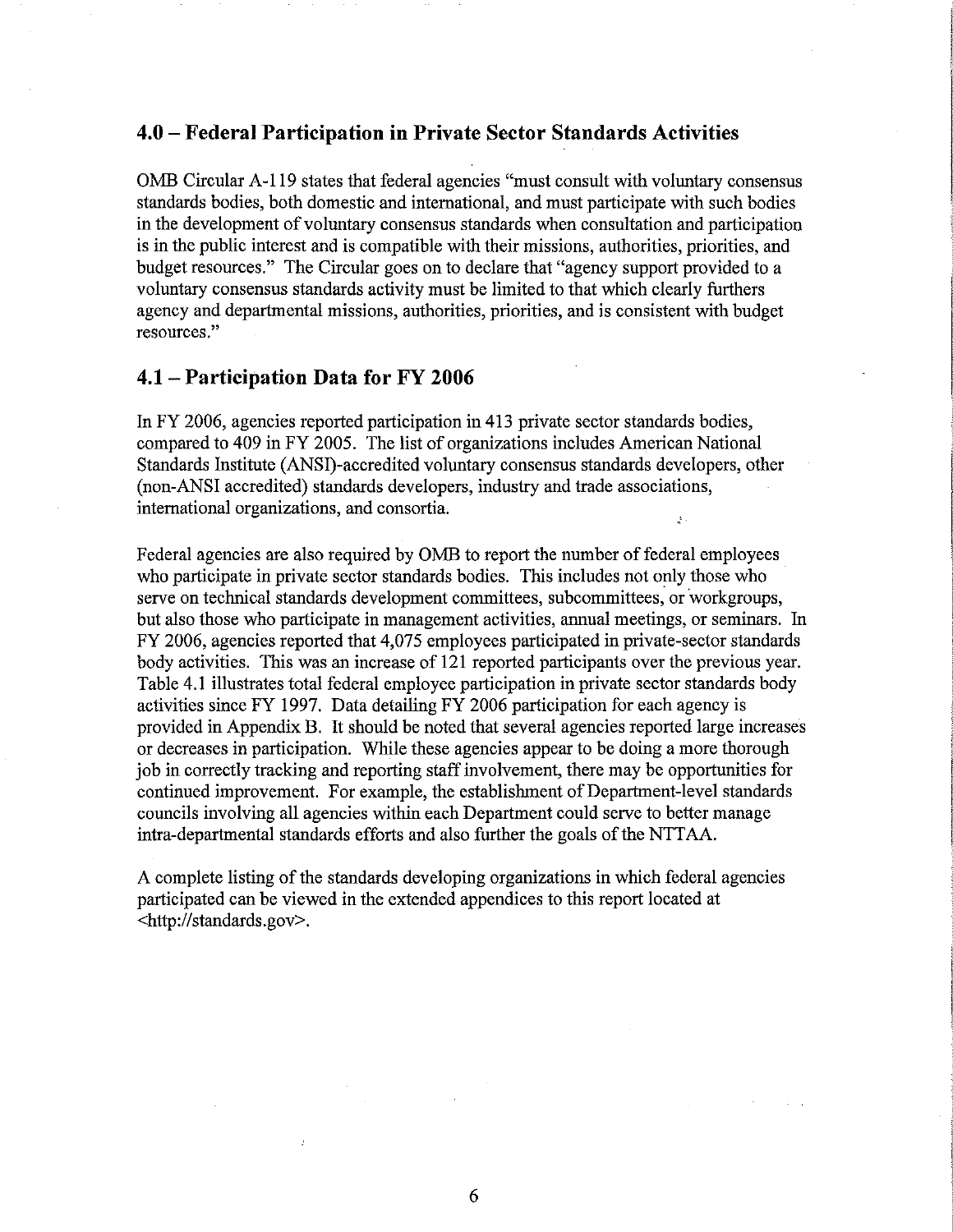

## **5.0 - Federal Agency Conformity Assessment Activities**

The NTTAA requires NIST to coordinate federal, state, and local standards activities and conformity assessment activities with private sector standards activities and conformity assessment activities, with the goal of eliminating unnecessary duplication and complexity in the development and promulgation of conformity assessment requirements and measures. Federal conformity assessment activities are a means of providing assurance that the products and services regulated or procured by federal agencies have the required characteristics and/or perform in a specified marmer. Agency conformity assessment procedures may include sampling and testing, inspection, accreditation, certification; licensing; product listing; the submission to an agency of manufacturing, operational, and related data for review; manufacturer self-declaration of conformity to agency requirements; mandatory labeling and advertising requirements; establishment of national requirements, which are adopted/enforced at state and local government levels; issuance of regulatory guidelines; pre-marketing approval requirements; post-marketing monitoring requirements; and the conduct of environmental impact assessments.

The full report of FY 2006 agency conformity assessment activities may be found in the Addendum to the Tenth Annual Report on Federal Use of Voluntary Consensus Standards *and Conformity Assessment* <http://standards.gov/NTTAA>.

## **6.0 - Evaluation of the Effectiveness of OMB Circular A-119**

During FY 2006, the majority of reporting agencies either had no comment on the effectiveness ofOMB Circular A-119 or indicated that they found the Circular effective in helping them manage their standards development programs. However, some agencies did provide substantive comments concerning the Circular and these are summarized below.<sup>8</sup>

<sup>8</sup>**It is within OMB's purview to consider and respond to these comments, as appropriate.**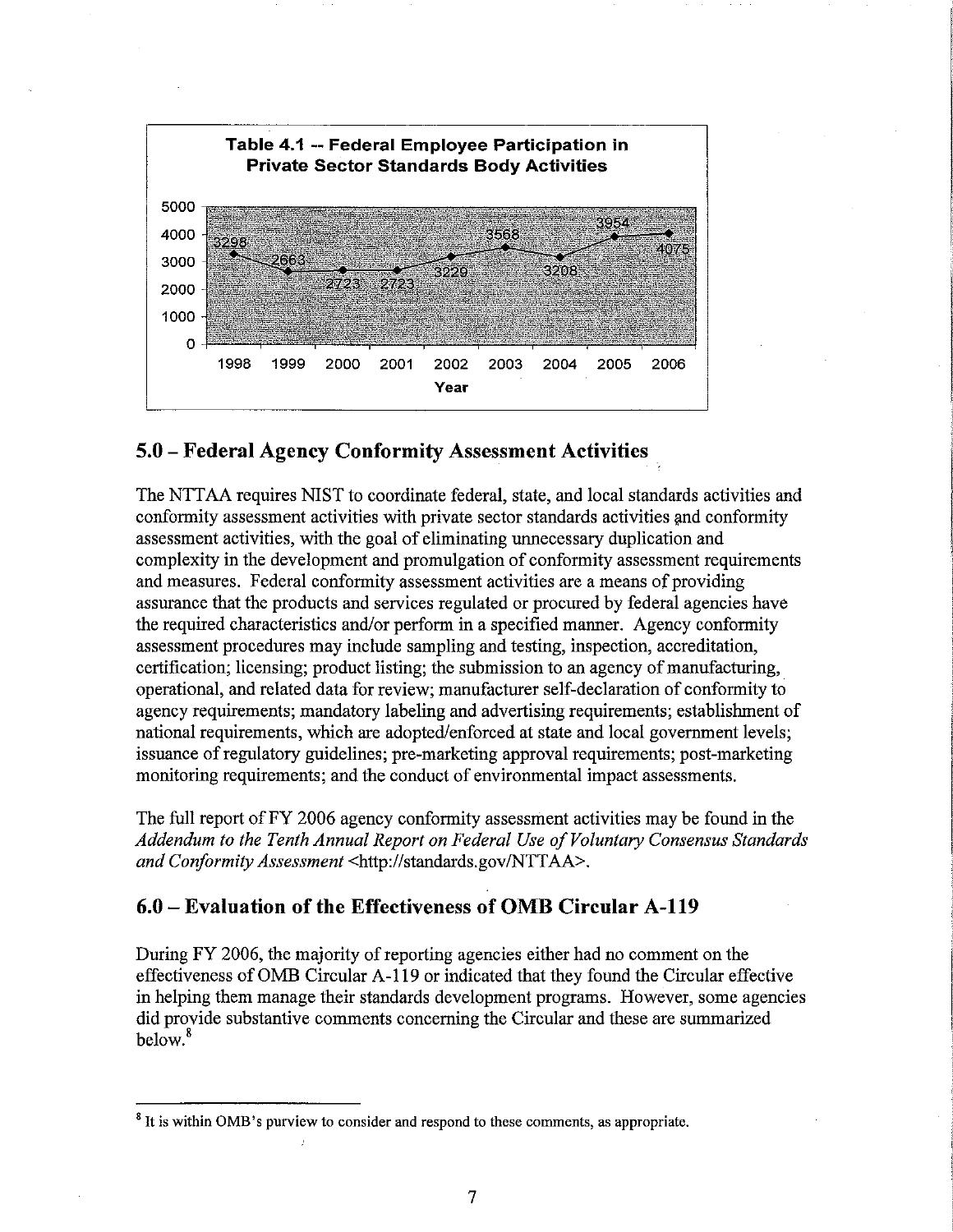- Department of Defense recommended that agencies report only on standards activities that are directly related to implementing the national priorities of each particular agency as reflected in the President's annual budget. DoD also suggested that instead of relying on numerical data, the standards report should be more of a narrative summary of standards activities, which would "provide Congress a clearer indication of the importance of standards and standardization to the workings of the U.S. government."
- Department of Health and Human Services and DoD questioned the accuracy of the data collected (as required by the Circular) due to issues of interpretation or the lack of data availability.
- Department of Homeland Security proposed that the Circular encourage government-wide use of risk-based methodologies in standards development and assessments. This approach has resulted in substantial costs savings for the Coast Guard.
- Environmental Protection Agency suggested that it would be helpful if the Circular emphasized participation in standards development and their use by regulatory agencies outside of the regulatory activity of the agency.
- Department of the Interior requested additional guidance on cooperative activities for agencies to engage in, in order to aid agency involvement in the development and adoption of consensus standards.

The full text of agency comments may be found in the *Addendum to the Tenth Annual*  Report on Federal Use of Voluntary Consensus Standards and Conformity Assessment located at <http://standards.gov/NTTAA>.

## **7.0 - The Interagency Committee on Standards Policy (ICSP)**

During FY 2006, 58 individuals served on the ICSP including agency Standards Executives, their alternates, NIST support staff, and representation from the Executive Office of the President, including OMB. The ICSP met three times in FY 2006, including one joint meeting with the American National Standards Institute's Government Member Forum. Information concerning the ICSP including membership, charter and meeting minutes may be found at the following link: <http://standards.gov/icsp/query/index.cfm>.

### **8.0 - Success Stories: Examples from Federal Agencies**

Leveraging the private sector standards development process for government purposes has led to significant resource savings for agencies and stakeholders throughout the Federal Government. Several examples of successes from fiscal year 2006 are:

• Consumer Product Safety Commission (CPSC)

Baby walkers are one example of the importance of voluntary standards in the achievement of CPSC's mission. Baby walkers used to account for more injuries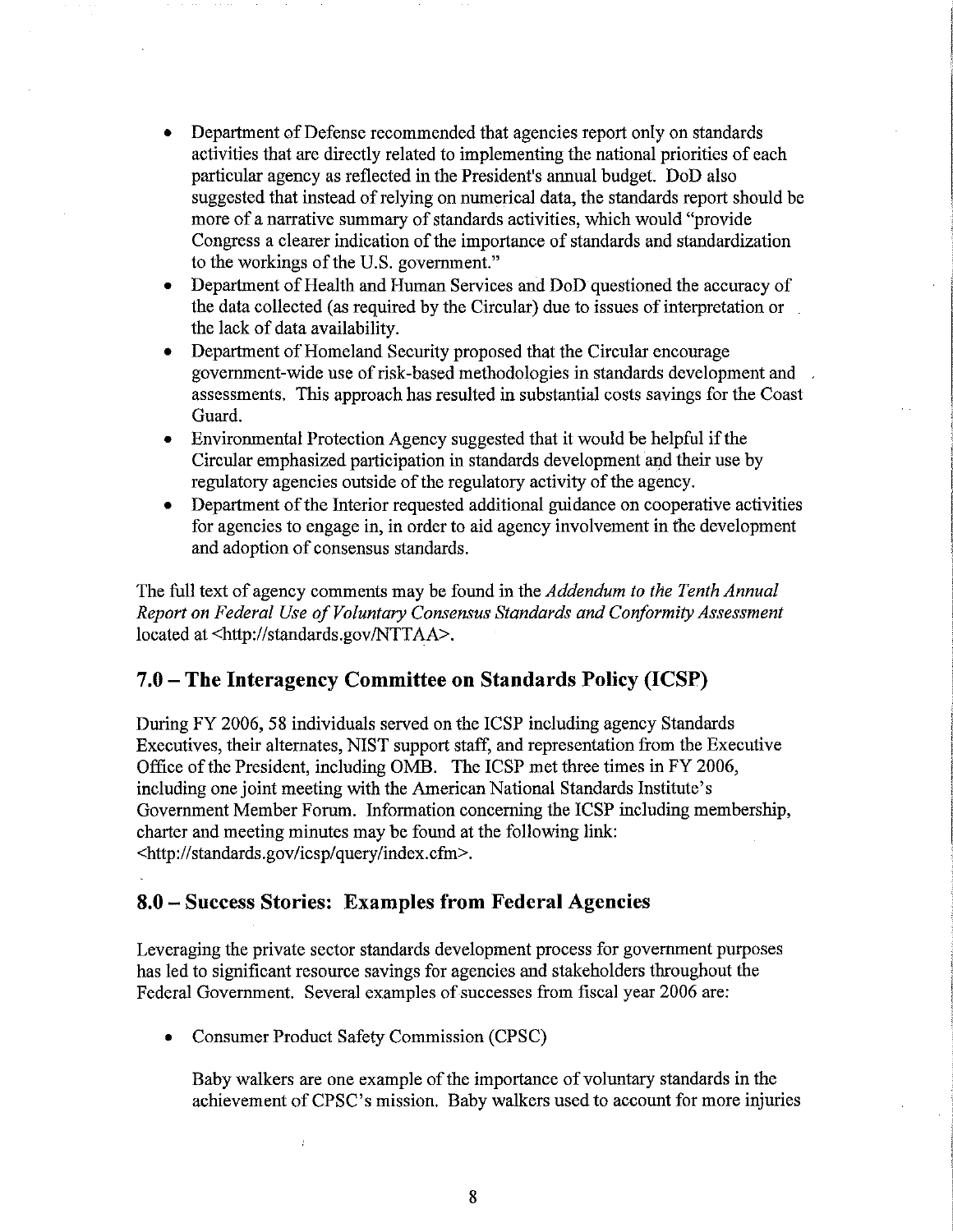than any other type of nursery product. In 1992, an estimated 25,700 children younger than 15 months of age were treated in U.S. hospital emergency rooms for baby walker injuries, most related to falls down stairs. CPSC staff worked with ASTM International and the baby walker industry and a new ASTM International safety standard was published in 1997. This standard includes performance requirements to address stair falls. Manufacturers have complied with this standard by using "gripping strips" under the walker base to stop the walker at the edge of a step. By 2005, the estimated number of baby walker injuries treated in hospital emergency rooms had dropped dramatically from 25,700 to 2,600 - a 90 percent reduction. Moreover, a recent CPSC staff effectiveness study published in the *Journal of Safety Research* concluded that the stair-fall requirements of the voluntary standard reduced the baby walker injury rate by over 60 percent.

#### • U.S. Coast Guard (USCG)

The U.S. Coast Guard is part of the Department of Homeland Security and is committed to developing and adopting nationally and internationally recognized standards as a means to improve maritime safety and marine environmental protection, and to promote an internationally competitive U.S. maritime industry. The Coast Guard supports at least 30 non-government organizations and actively participates on over 100 standards committees. Becoming an integral part in this process has enabled the USCG to avoid drafting unnecessarily detailed regulations and in some cases avoiding regulation completely. This has helped the Coast Guard evolve from a regulatory process that reacts to disaster to a more orderly process that recognizes technical innovation and progressive ideas aimed at preventing disaster. To date, the USCG has adopted over 450 industry standards, saving over 25,000 pages of federal regulations and the associated regulation maintenance, while specifying standards already familiar to the industry regulated. It is estimated that USCG's participation on standards committees saves over \$1.5 million annually and increases the effectiveness of its inspection and technical force 100 times.

#### • Environmental Protection Agency (EPA)

EPA was actively involved in the development of the *Electronic Products Environmental Assessment Tool* (EPEAT), a tool that helps purchasers select and buy greener computers, laptops, and monitors. The criteria were developed with input from over 100 stakeholders and finalized through the consensus process run by IEEE (a U.S.-based standards development organization) into the IEEE 1680 American National Standard for the Environmental Assessment of Personal *Computer Products.* EPA projects that over the next five years, purchases of EPEAT rated products will result in reductions of more than 13 million pounds of hazardous materials, 3 million pounds of non-hazardous materials, and 600,000 megawatts of energy.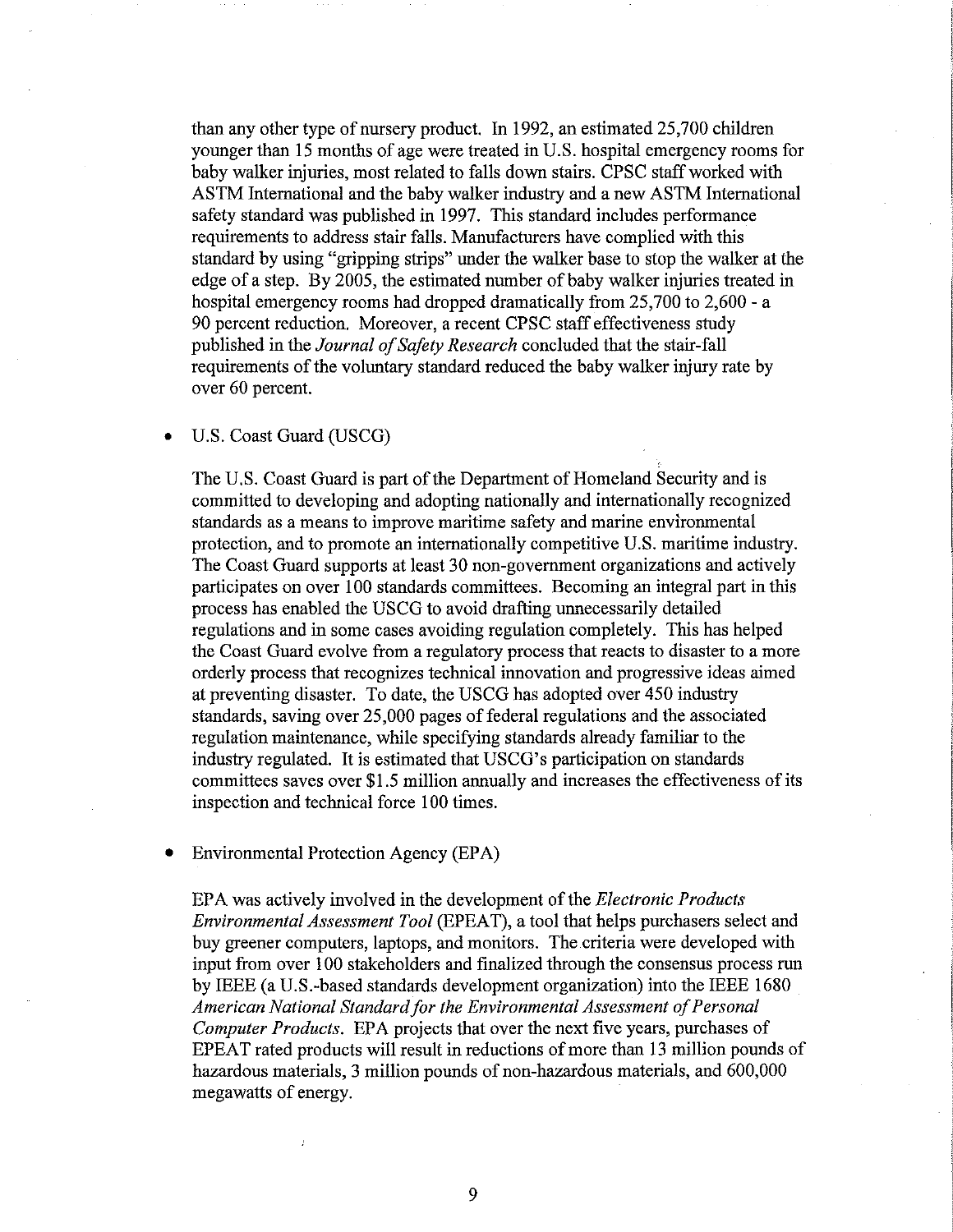#### **Department of Energy (DOE)**

The Department of Energy has historically used voluntary consensus standards promulgated by the National Fire Protection Association (NFPA) in the development and implementation of fire safety and emergency response programs at its sites. DOE and its predecessor agencies<sup>9</sup> have done so for a number of reasons. NFPA is universally recognized for the diverse expertise of the members of its technical committees. (DOE and its contractor employees are widely represented within these committees.) The scope of fire safety issues with the Department is vast. Attempting to address these issues solely with internal directives would be cost prohibitive. NFPA codes and standards, through the "Equivalency" principle, allows for the flexible and cost-effective implementation of requirements. Since the 1990s DOE has saved literally hundreds of thousands of dollars in the inspection and testing of fire protection systems through the adaptation of this principle, as delineated in NFPA Standard 25, *Inspection*, *Testing and Maintenance ofWater-Based Fire Protection Systems,* and NFPA Standard 72, *The National Fire Alarm Code.* 

Additional agency success stories may be found in the responses to Question I in the Addendum to the Tenth Annual Report on Federal Use of Voluntary Consensus Standards *and Conformity Assessment* located at: <http://standards.gov/NTTAA>.

#### **9.0 - Challenges and Opportunities**

As of FY 2006, ten years since the start of the NTTAA reporting requirement, federal agencies indicate that there are 73 government-unique standards being used in lieu of voluntary consensus standards. This number has remained relatively constant over the past several years. The fact that such a small number of government-unique standards are being referenced by federal agencies indicates a real and growing reliance on voluntary consensus standards. The Act has successfully encouraged agencies to look first to voluntary consensus standards to meet their needs rather than to develop government-unique standards.

NIST continues to assist federal agencies and their stakeholders involved in standards management. NIST hosts the internet portal <http://standards.gov>, providing a one-stop e-government location for information related to the use of voluntary consensus standards. The website offers background, materials, useful links, and search tools for locating information about the use of standards in government including a searchable database, "Standards Incorporated by Reference"

<http://standards.gov/sibr/query/index.cfm>. The web site also serves as a forum for providing ongoing, practical guidance, tools, and information needed by agencies to successfully implement the NITAA as well as a means to electronically report standards activities required by the NTTAA and OMB Circular.

<sup>&</sup>lt;sup>9</sup> Atomic Energy Commission and Energy Research and Development Administration.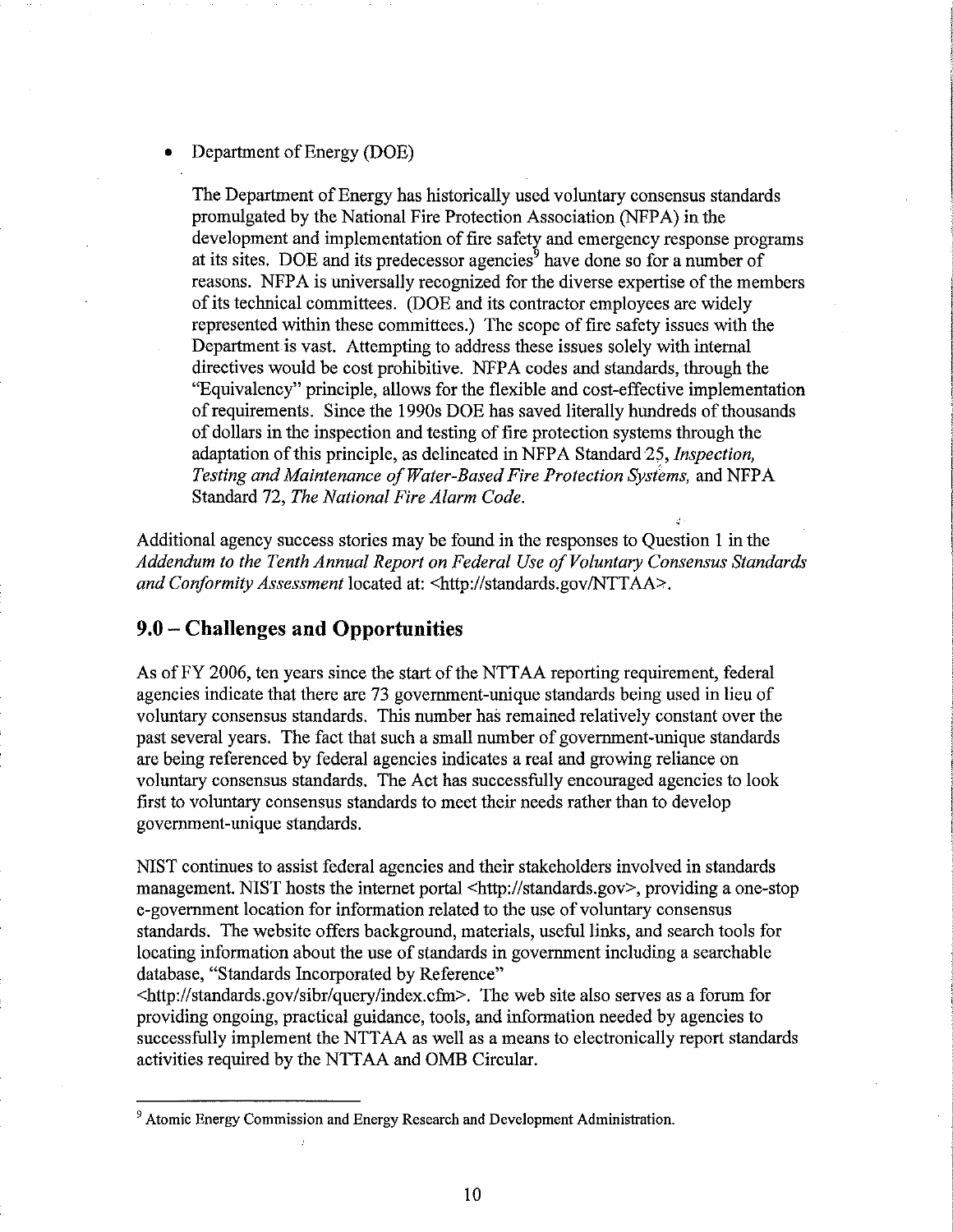Building on the success of the NTIAA in reducing reliance on GUSs along with the trend towards e-government, NIST is working with agencies to shift to the next phase of reporting, with the goal of providing more timely and accurate information to the standards community while refining the information to better reflect the intent of the NTTAA and direction from OMB. In addition, NIST is working with agency standards executives and OMB to integrate standards participation and use more directly into the missions, decision making processes, and strategic goals of the federal agencies.

Future reports will focus on enhancing "information dissemination" and will leverage information technology resources in order to provide data in a format that is more usable, up-to-date, and accessible to the public and the larger standards community.

Therefore, beginning next year, in addition to preparing and transmitting the annual report to OMB, NIST will expand the resources available at standards.gov to facilitate federal agency participation in the development and use of private sector standards. NIST will also work with agencies as they establish websites that reflect required NTTAA and OMB Circular A-119 data and up-to-date information on agency standards activities. Each agency will identify a single point of contact for standards-related information.

The annual report fulfills the reporting requirements of both the NTTAA and OMB Circular. Expanded use of standards.gov and agency websites will consolidate information gathering and support efficient communication between agencies and stakeholders.

11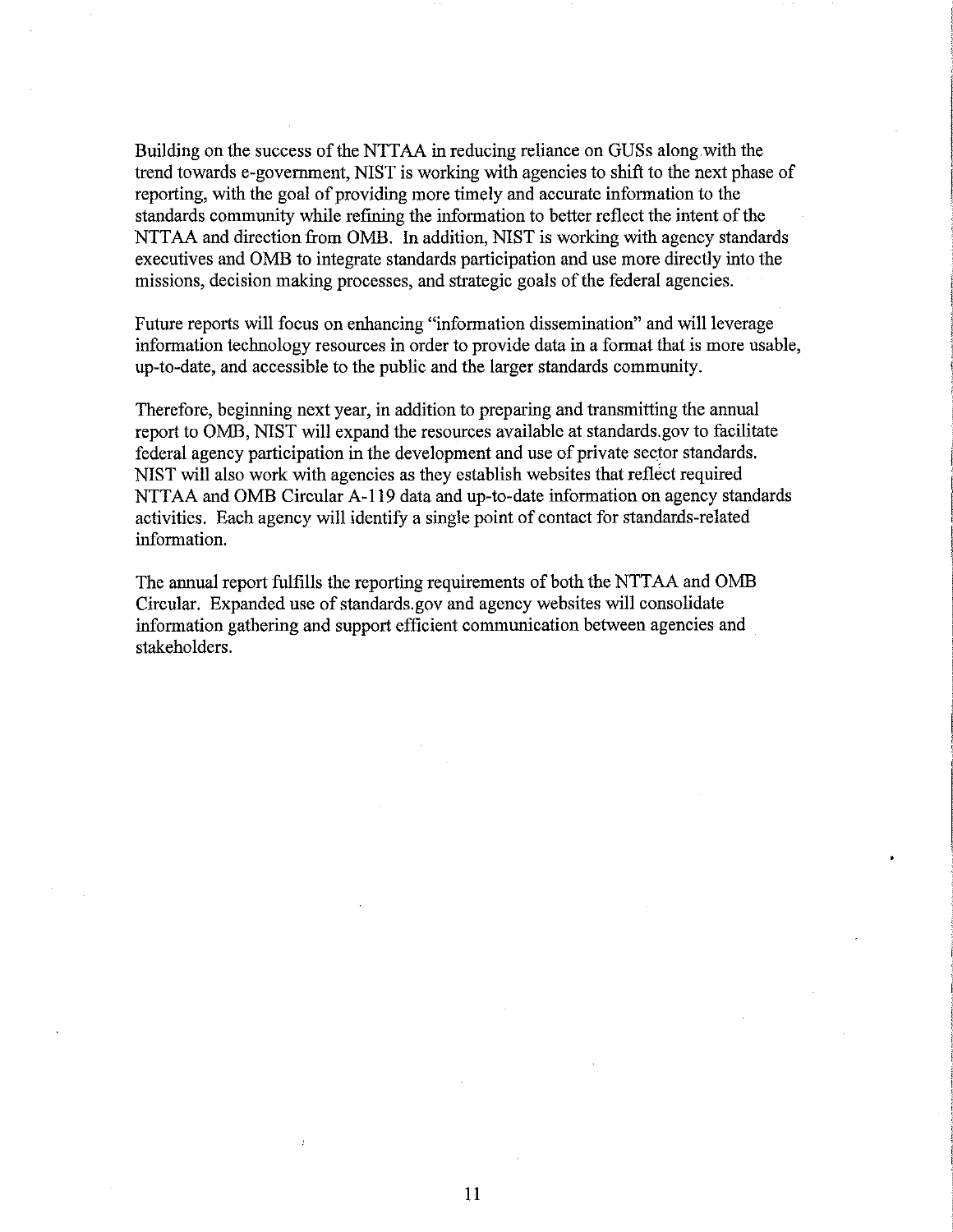| <u>Agency</u>                                 | Acronym       |
|-----------------------------------------------|---------------|
| Department of Agriculture                     | <b>USDA</b>   |
| Department of Commerce                        | <b>DOC</b>    |
| Department of Defense                         | DoD           |
| Department of Energy                          | <b>DOE</b>    |
| Department of Education                       | ED            |
| Department of Health and Human Services       | <b>HHS</b>    |
| Department of Homeland Security               | <b>DHS</b>    |
| Department of Housing and Urban Development   | <b>HUD</b>    |
| Department of the Interior                    | <b>DOI</b>    |
| Department of Justice                         | DOJ           |
| Department of Labor                           | <b>DOL</b>    |
| Department of State                           | <b>DOS</b>    |
| Department of Transportation                  | <b>DOT</b>    |
| Department of the Treasury                    | <b>TRES</b>   |
| Department of Veterans Affairs                | VA            |
| <b>Environmental Protection Agency</b>        | <b>EPA</b>    |
| Agency for International Development          | <b>USAID</b>  |
| <b>General Services Administration</b>        | <b>GSA</b>    |
| National Archives and Records Administration  | <b>NARA</b>   |
| National Aeronautics and Space Administration | <b>NASA</b>   |
| National Science Foundation                   | <b>NSF</b>    |
| <b>Consumer Product Safety Commission</b>     | <b>CPSC</b>   |
| <b>Federal Communications Commission</b>      | <b>FCC</b>    |
| <b>Federal Trade Commission</b>               | <b>FTC</b>    |
| <b>Nuclear Regulatory Commission</b>          | <b>NRC</b>    |
| Government Printing Office                    | <b>GPO</b>    |
| <b>Access Board</b>                           | <b>ACCESS</b> |

# **Appendix** A -- **FY 2006 List** of Federal **Agencies That Report**

 $\frac{\Lambda}{2}$  .

 $\bar{z}$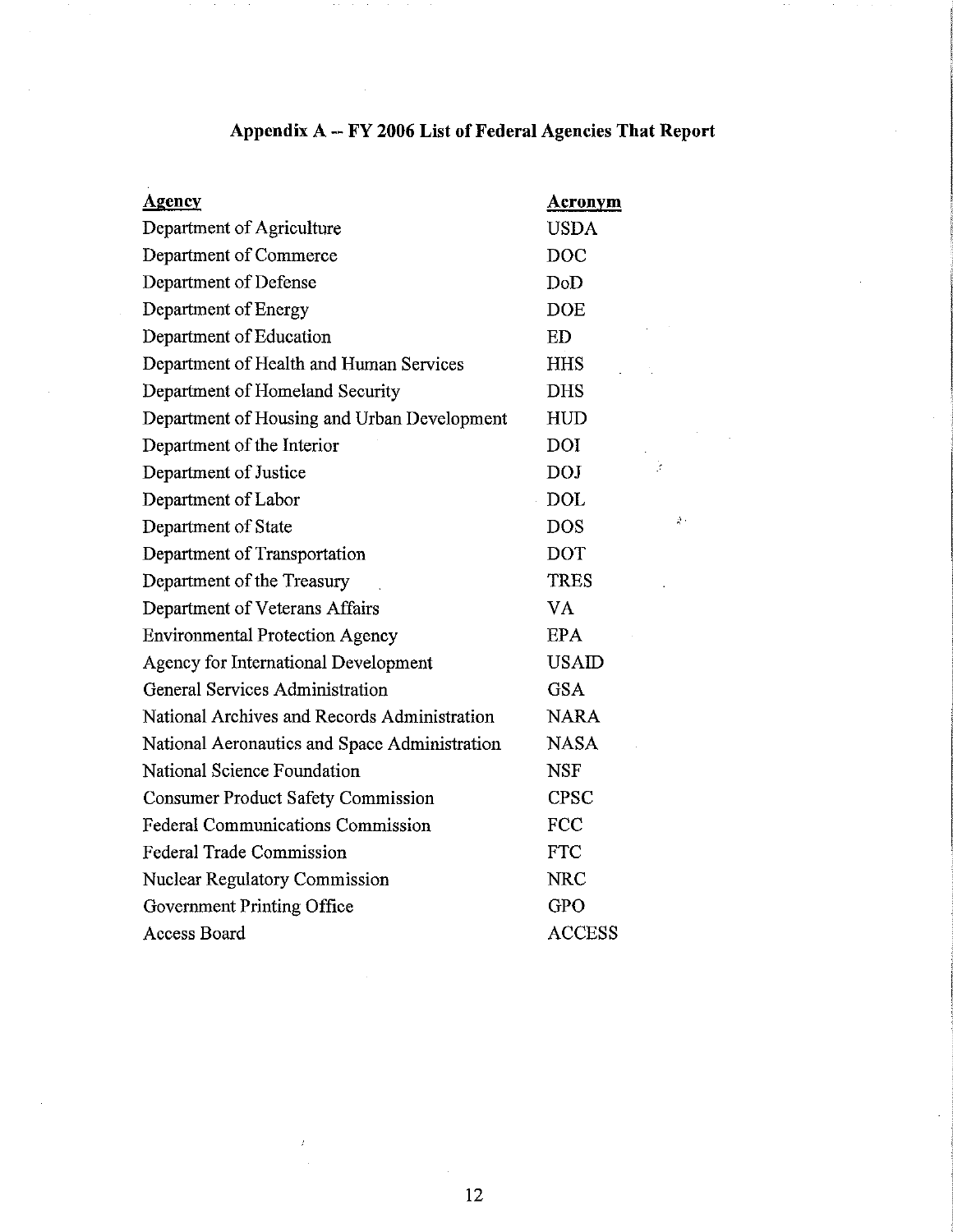| Agency         | Government-unique<br>standards used in lieu<br>of voluntary consensus<br>standards $^{10}$ | Voluntary consensus<br>standards substituted<br>for government-<br>unique standards <sup>11</sup> | Voluntary<br>consensus<br>standards<br>used this<br>year <sup>12</sup> | Employee<br>participation in<br>voluntary<br>consensus<br>standards bodies | Change<br>from<br>previous<br>year | Voluntary<br>consensus<br>standards bodies<br>with agency<br>participation | Change<br>from<br>previous<br>year |
|----------------|--------------------------------------------------------------------------------------------|---------------------------------------------------------------------------------------------------|------------------------------------------------------------------------|----------------------------------------------------------------------------|------------------------------------|----------------------------------------------------------------------------|------------------------------------|
| <b>USDA</b>    | 1                                                                                          | $\overline{2}$                                                                                    | 41                                                                     | 72                                                                         | 20                                 | 38                                                                         | 21                                 |
| <b>DOC</b>     | $\bf{0}$                                                                                   | $\bf{0}$                                                                                          | $\pmb{0}$                                                              | 403                                                                        | $-39$                              | 83                                                                         | $-15$                              |
| $\mathrm{DoD}$ | $\frac{1}{2}$                                                                              | 126                                                                                               | 121                                                                    | 1106                                                                       | $\bf{0}$                           | 112                                                                        | $-6$                               |
| DOE            | $\pmb{0}$                                                                                  | $\bf{0}$                                                                                          | 44                                                                     | 820                                                                        | 59                                 | 74                                                                         | $\overline{4}$                     |
| ${\rm ED}$     | $\pmb{0}$                                                                                  | $\pmb{0}$                                                                                         | $\bf{0}$                                                               | $\overline{4}$                                                             | $\bf{0}$                           | 5                                                                          | $\bf{0}$                           |
| <b>HHS</b>     | $\overline{\mathbf{4}}$                                                                    | $\mathbf{I}$                                                                                      | 20                                                                     | 763                                                                        | 169                                | 131                                                                        | $17\,$                             |
| <b>DHS</b>     | $\bf{0}$                                                                                   | $\bf{0}$                                                                                          | $\boldsymbol{9}$                                                       | 35                                                                         | $-125$                             | 51                                                                         | $\mathbf{1}$                       |
| HUD            | $\overline{c}$                                                                             | $\bf{0}$                                                                                          | $\bf{0}$                                                               | 3                                                                          | $\boldsymbol{0}$                   | 5                                                                          | 1                                  |
| DOI            | $\pmb{0}$                                                                                  | $\overline{2}$                                                                                    | $\bf{0}$                                                               | 114                                                                        | 40                                 | 33                                                                         | $\overline{7}$                     |
| <b>DOJ</b>     | $\pmb{0}$                                                                                  | $\pmb{0}$                                                                                         | $\pmb{0}$                                                              | $\mathbf{1}$                                                               | $\bf{0}$                           | $\pmb{0}$                                                                  | $\pmb{0}$                          |
| DOL            | 6                                                                                          | $\pmb{0}$                                                                                         | $\boldsymbol{0}$                                                       | 50                                                                         | $-2$                               | 16                                                                         | $\bf{0}$                           |
| <b>DOS</b>     | $\pmb{0}$                                                                                  | $\pmb{0}$                                                                                         | $\bf{0}$                                                               | 8                                                                          | $\pmb{0}$                          | 1                                                                          | $\bf{0}$                           |
| <b>DOT</b>     | $\overline{\mathbf{3}}$                                                                    | $\pmb{0}$                                                                                         | 12                                                                     | 206                                                                        | $-3$                               | 48                                                                         | 1                                  |
| <b>TRES</b>    | $\bf{0}$                                                                                   | $\bf{0}$                                                                                          | $\mathbf{1}$                                                           | $\overline{\mathbf{3}}$                                                    | 3                                  | $\,1$                                                                      | l                                  |
| VA             | $\pmb{0}$                                                                                  | 0                                                                                                 | $\bf{0}$                                                               | $\overline{\mathbf{4}}$                                                    | $\pmb{0}$                          | 20                                                                         | $\pmb{0}$                          |
| EPA            | 50                                                                                         | $\bf{0}$                                                                                          | 38                                                                     | 44                                                                         | $-8$                               | 25                                                                         | $-1$                               |
| <b>USAID</b>   | $\bf{0}$                                                                                   | $\bf{0}$                                                                                          | $\bf{0}$                                                               | $\bf{0}$                                                                   | $\pmb{0}$                          | $\pmb{0}$                                                                  | $\bf{0}$                           |
| <b>GSA</b>     | $\overline{\mathbf{3}}$                                                                    | $\bf{0}$                                                                                          | 48                                                                     | 23                                                                         | $\mathbf{1}$                       | 24                                                                         | $-1$                               |
| <b>NARA</b>    | 1                                                                                          | $\bf{0}$                                                                                          | $\bf{0}$                                                               | 16                                                                         | 0                                  | 11                                                                         | 1                                  |
| <b>NASA</b>    | $\ast$                                                                                     | $\mathbf{1}$                                                                                      | 94                                                                     | 147                                                                        | $-25$                              | 34                                                                         | $\overline{3}$                     |
| <b>NSF</b>     | $\pmb{0}$                                                                                  | $\bf{0}$                                                                                          | $\pmb{0}$                                                              | $\overline{\mathbf{4}}$                                                    | $-1$                               | 3                                                                          | $-1$                               |
| CPSC           | $\overline{2}$                                                                             | $\pmb{0}$                                                                                         | $\bf{0}$                                                               | 24                                                                         | $-4$                               | 12                                                                         | $\overline{\mathbf{4}}$            |
| FCC            | $\pmb{0}$                                                                                  | $\pmb{0}$                                                                                         | 156                                                                    | 33                                                                         | $-3$                               | 14                                                                         | 14                                 |
| <b>FTC</b>     | $\bf{0}$                                                                                   | $\bf{0}$                                                                                          | $\bf{0}$                                                               | $\bf{0}$                                                                   | $\overline{0}$                     | $\bf{0}$                                                                   | $\mathbf{0}$                       |
| <b>NRC</b>     | $\pmb{0}$                                                                                  | $\bf{0}$                                                                                          | $\bf{0}$                                                               | 187                                                                        | 34                                 | 16                                                                         | $\mathbf{1}$                       |
| <b>GPO</b>     | $\pmb{0}$                                                                                  | $\pmb{0}$                                                                                         | $\bf{0}$                                                               | $\bf{0}$                                                                   | $\pmb{0}$                          | $\bf{0}$                                                                   | $\bf{0}$                           |
| <b>ACCESS</b>  | $\mathbf{1}$                                                                               | $\mathbf{0}$                                                                                      | $\overline{7}$                                                         | 5 <sub>1</sub>                                                             | 5                                  | 6                                                                          | 6                                  |
| Totals         | 73                                                                                         | 132                                                                                               | 591                                                                    | 4075                                                                       | 121                                | $\ast\ast$                                                                 | $**$                               |

Appendix B -- FY 2006 Federal Agency Information on Participation/Adoption of Voluntary Standards Activities Required by OMB Circular A-119

 $10$  Figures reflect total GUSs reported in use as of FY 2006.

ý.

<sup>11</sup> Figures reported reflect only new (FY 2006) substitutions of VCSs for government-unique standards.

<sup>12</sup> Figures reported include only new uses of VCSs for FY 2006 *vice* total uses reported in prior years.

• Agencies reporting on a categorical basis per OMB Circular A-119, Section 12.

•• Totals not provided. Totals would result in multiple counting due to participation in standards bodies by **two or more federal agencies.**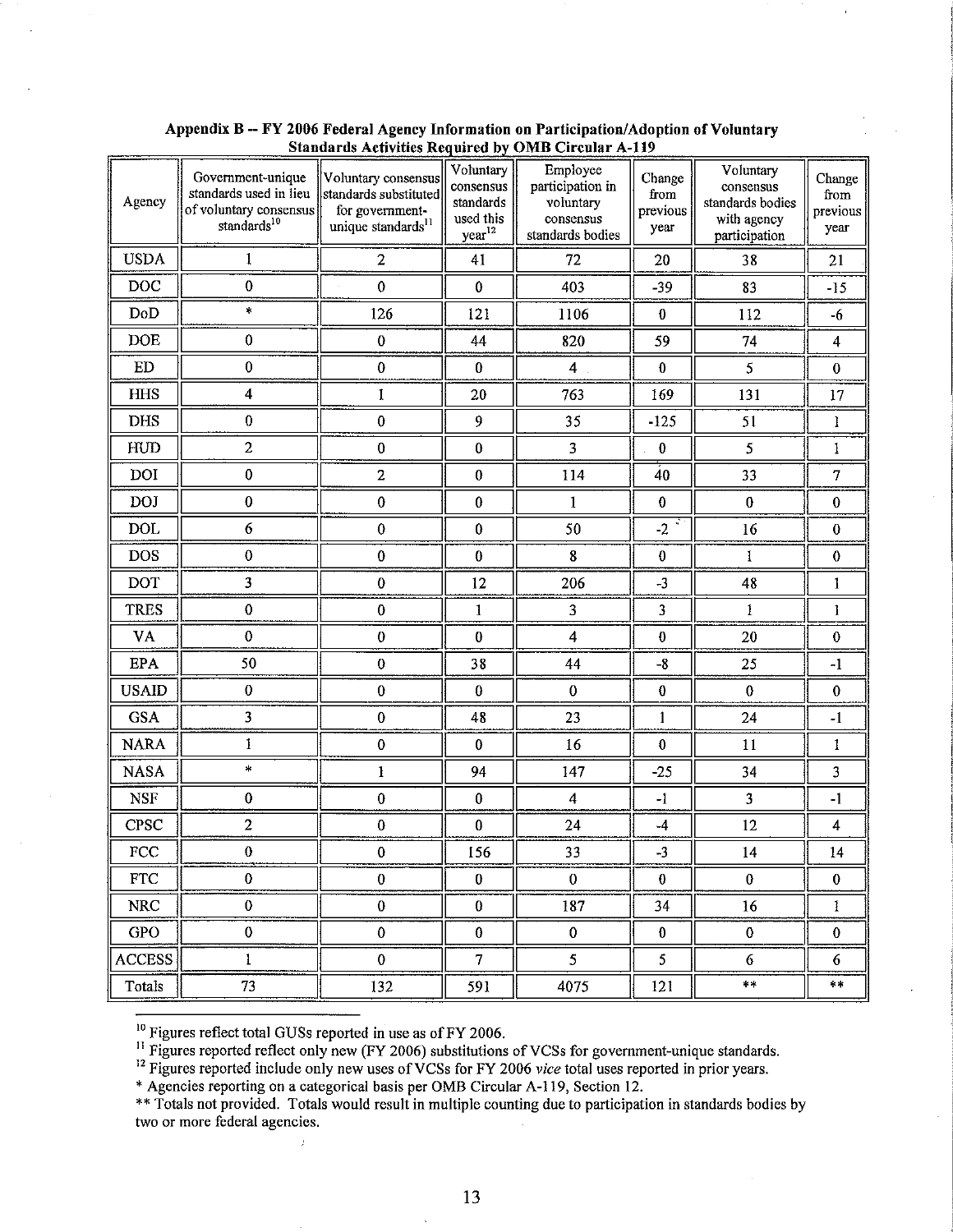| $\mathbf{1}$ | Agency:                     | <b>Access Board</b>                                     |
|--------------|-----------------------------|---------------------------------------------------------|
|              | Government-Unique Standard: | 36 CFR Part 1194 Electronic and Information             |
|              |                             | Technology Accessibility Standards (December,           |
|              |                             | 2000) [Incorporated: 2006]                              |
|              | <b>Voluntary Standard:</b>  | <b>ANSI/IEEE Standard for Hearing Aid Compatibility</b> |
|              |                             | with Wireless Devices                                   |
|              | <b>Rationale:</b>           | A provision in the Section 508 Standards requires       |
|              |                             | that interference to hearing technologies be            |
|              |                             | reduced to the lowest possible level that allows a      |
|              |                             | user of hearing technologies to utilize a               |
|              |                             | telecommunications product. Individuals who are         |
|              |                             | hard of hearing use hearing aids and other              |
|              |                             | assistive listening devices, but they cannot be         |
|              |                             | used if products introduce noise into the listening     |
|              |                             | aids because of electromagnetic interference. The       |
|              |                             | <b>ANSI/IEEE Standard for Hearing Aid</b>               |
|              |                             | Compatibility with Wireless Devices was not             |
|              |                             | completed in time for reference by the agency in        |
|              |                             | its final rule published in FY 2000. However, the       |
|              |                             | agency will consider using the Standard in FY           |
|              |                             | 2007. In the meantime, because the requirement          |
|              |                             | in the agency rule is a performance standard, the       |
|              |                             | agency considers compliance with the VCS to             |
|              |                             | meet the agency Standard.                               |
|              |                             |                                                         |
| $\mathbf{2}$ | Agency:                     | Department of Labor (DOL)                               |
|              | Government-Unique Standard: | 29 CFR 1926.1002 Roll-Over Protective                   |
|              |                             | [Incorporated: 2006]<br>Structures                      |
|              | <b>Voluntary Standard:</b>  | SAE J1194-1999                                          |
|              | <b>Rationale:</b>           | In 1996, OSHA published a technical amendment           |
|              |                             | revising the construction and agriculture standards     |
|              |                             | that regulate ROPS testing. This revision               |
|              |                             | removed the original ROPS standards and                 |
|              |                             | replaced them with references to VCSs for ROPS-         |
|              |                             | testing requirements. OSHA believed that the            |
|              |                             | VCSs essentially duplicated the ROPS standards          |
|              |                             | they replaced and, therefore, did not use notice-       |
|              |                             | and-comment rulemaking to make the revisions.           |
|              |                             | Subsequently, OSHA identified several                   |
|              |                             | substantive differences between the VCSs and the        |
|              |                             | original ROPS standards, and decided to reinstate       |
|              |                             | the original ROPS standards by issuing this final       |
|              |                             | rule.                                                   |
|              |                             |                                                         |
| 3            | Agency:                     | General Services Administration (GSA)                   |

# **Appendix** C -- **FY 2006 New Adoptions of Government-Unique Standards used in 16 New Adoptions of Government-Unique 1**<br>**<u>lieu of Voluntary Consensus Standards</u>**

 $\bar{t}$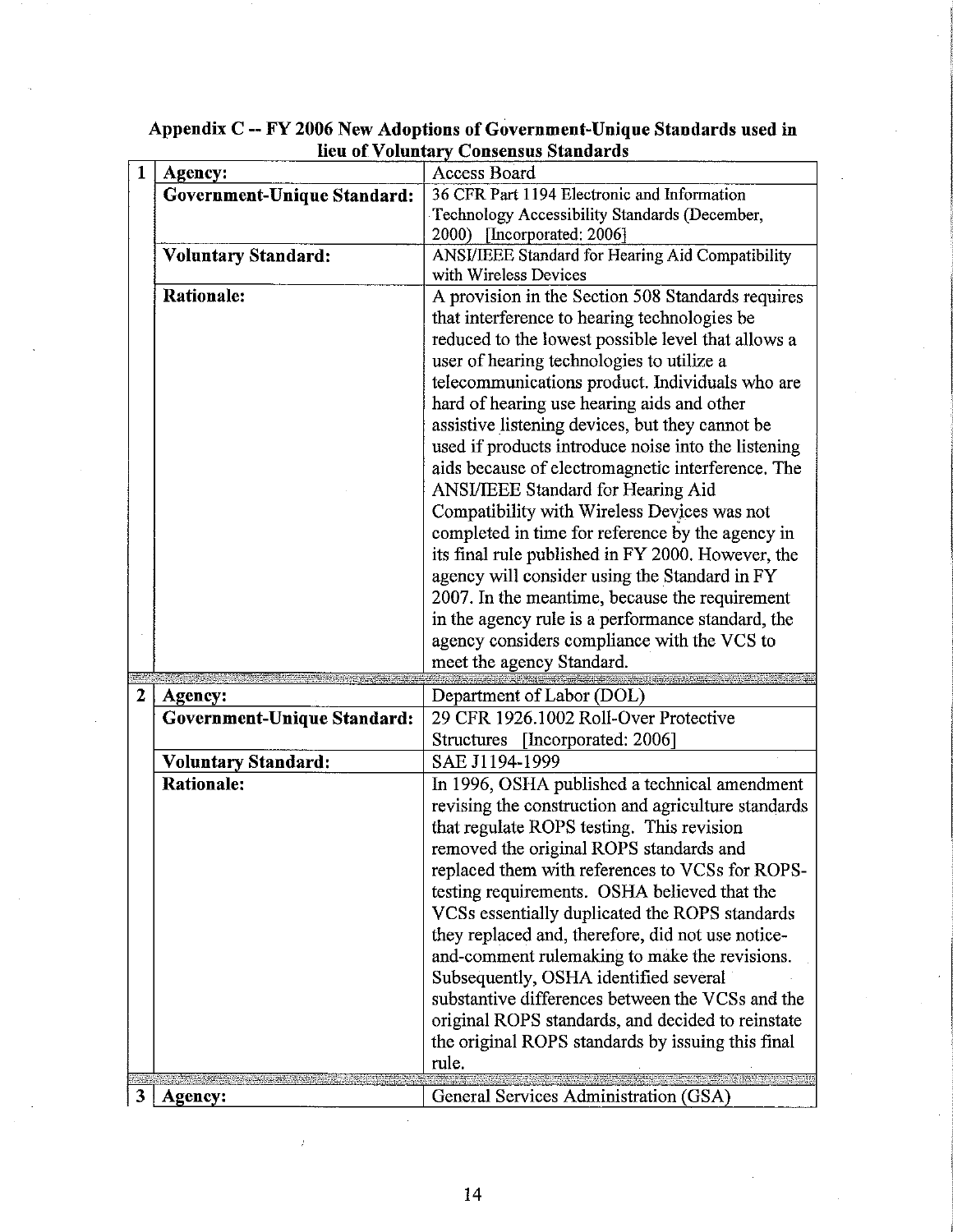|   | Government-Unique Standard: | [Incorporated: 2006]<br>FF-L-2937                      |
|---|-----------------------------|--------------------------------------------------------|
|   | <b>Voluntary Standard:</b>  | <b>UL 768</b>                                          |
|   | <b>Rationale:</b>           | Federal Specification FF-L-2937 - Combination          |
|   |                             | lock, mechanical used in lieu of UL 768                |
|   |                             | Combination Locks. The lock covered by the             |
|   |                             | GUS is used for the protection of classified           |
|   |                             | information and weapons. The UL specification          |
|   |                             | did not meet identified government needs for           |
|   |                             | dialing tolerance and bolt end pressure.               |
| 4 | Agency:                     | Department of Health and Human Services (HHS)          |
|   | Government-Unique Standard: | FDA Dosage Form and Route of                           |
|   |                             | Administration [Incorporated: 2006]                    |
|   | Voluntary Standard:         | HL7 Dosage Form and Route of Administration            |
|   | <b>Rationale:</b>           | FDA uses some government-unique standards              |
|   |                             | such as 'dosage form' and 'route of administration'    |
|   |                             | in lieu of voluntary consensus standards. FDA          |
|   |                             | had considered using HL7's 'dosage form' and           |
|   |                             | 'route of administration' voluntary standards, but     |
|   |                             | rejected such voluntary standards for several          |
|   |                             | reasons, including $(1)$ pre-coordination of           |
|   |                             | disparate terms, (2) cumbersome and untimely           |
|   |                             | terminology maintenance, and (3) inadequate            |
|   |                             | terminology coding and versioning. The                 |
|   |                             | government-unique standards (developed by FDA          |
|   |                             | and jointly maintained by FDA and NCI) for             |
|   |                             | 'dosage form' and 'route of administration'            |
|   |                             | adequately address all of these HL7 'deficiencies'.    |
|   |                             | These particular government-unique standards           |
|   |                             | were chosen as a CHI standard and mandated             |
|   |                             | throughout the Federal Government, which is yet        |
|   |                             | another compelling reason why FDA chose to             |
|   |                             | continue to use them. Standards being developed        |
|   |                             | by the International Organization for Standards        |
|   |                             | (ISO) are also being considered.                       |
| 5 | Agency:                     | Department of Health and Human Services (HHS)          |
|   | Government-Unique Standard: | Government eligibility inquiry and response            |
|   |                             | standards [Incorporated: 2006]                         |
|   | Voluntary Standard:         | X12 270/271 standards                                  |
|   | <b>Rationale:</b>           | Pending completion of a system to support real-        |
|   |                             | time use of the X12 270/271, CMS has permitted         |
|   |                             | providers and our contractors to continue to use       |
|   |                             | government eligibility inquiry and response            |
|   |                             | standards. Use of these GUSs is not in lieu of, but    |
|   |                             | in addition to the X12 270/271 standards to avoid      |
|   |                             | industry disruption prior to full transition to use of |